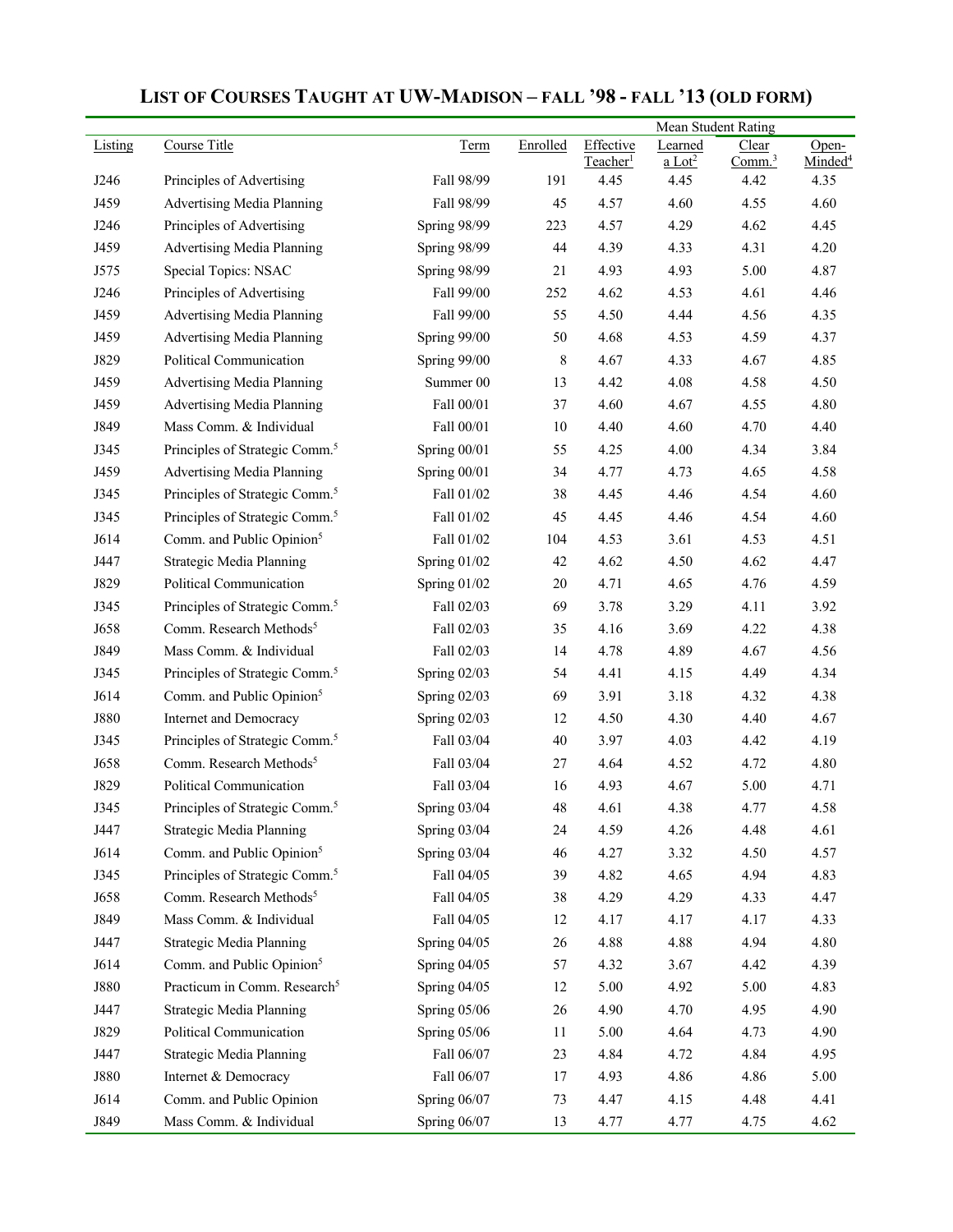|         |                               |                |          |                      | Mean Student Rating  |                    |                     |
|---------|-------------------------------|----------------|----------|----------------------|----------------------|--------------------|---------------------|
| Listing | Course Title                  | Term           | Enrolled | Effective            | Learned              | Clear              | Open-               |
|         |                               |                |          | Teacher <sup>1</sup> | $a$ Lot <sup>2</sup> | Comm. <sup>3</sup> | Minded <sup>4</sup> |
| J345    | Principles of Strategic Comm. | Fall 07/08     | 44       | 4.56                 | 4.58                 | 4.68               | 4.63                |
| J829    | Political Communication       | Fall 07/08     | 13       | 4.92                 | 4.77                 | 4.77               | 4.77                |
| J901    | Colloquium in Mass Comm.      | Fall 07/08     | 25       | 4.56                 | 4.38                 | 4.59               | 4.65                |
| J614    | Comm. and Public Opinion      | Spring 07/08   | 65       | 4.86                 | 4.55                 | 4.93               | 4.90                |
| J447    | Strategic Media Planning      | Summer 08      | 11       | 5.00                 | 5.00                 | 5.00               | 5.00                |
| J345    | Principles of Strategic Comm. | Fall 08/09     | 45       | 4.82                 | 4.88                 | 4.91               | 4.88                |
| J849    | Mass Comm. & Individual       | Fall 08/09     | 6        | 5.00                 | 5.00                 | 5.00               | 5.00                |
| J901    | Colloquium in Mass Comm.      | Fall 08/09     | 22       | 4.88                 | 4.19                 | 4.80               | 4.80                |
| J658    | Comm. Research Methods        | Spring 08/09   | 27       | 4.71                 | 4.36                 | 4.73               | 4.77                |
| J345    | Principles of Strategic Comm. | Fall 09/10     | 33       | 4.92                 | 4.85                 | 4.85               | 4.83                |
| J829    | Political Communication       | Fall 09/10     | 14       | 4.81                 | 4.71                 | 4.90               | 4.81                |
| J345    | Principles of Strategic Comm. | Spring 09/10   | 38       | 4.76                 | 4.73                 | 4.67               | 4.59                |
| J614    | Comm. and Public Opinion      | Spring 09/10   | 78       | 4.33                 | 3.74                 | 4.47               | 4.48                |
| J345    | Principles of Strategic Comm. | Fall 10/11     | 31       | 4.93                 | 4.86                 | 4.93               | 4.88                |
| J658    | Comm. Research Methods        | Fall 10/11     | 29       | 4.52                 | 4.18                 | 4.62               | 4.59                |
| J614    | Comm. and Public Opinion      | Spring 10/11   | 65       | 4.69                 | 4.41                 | 4.74               | 4.77                |
| J829    | Political Communication       | Spring $10/11$ | 9        | 4.86                 | 4.86                 | 5.00               | 4.71                |
| J849    | Mass Comm. & Individual       | Fall 11/12     | 14       | 4.93                 | 5.00                 | 4.93               | 4.93                |
| J880    | Practicum in Comm. Research   | Spring 11/12   | 8        | 5.00                 | 4.86                 | 5.00               | 5.00                |
| J345    | Principles of Strategic Comm. | Fall 13/14     | 29       | 4.96                 | 4.96                 | 4.92               | 4.72                |
| J849    | Mass Comm. & Individual       | Fall 13/14     | 15       | 4.91                 | 4.82                 | 4.90               | 4.80                |
|         | <b>OVERALL MEAN RATINGS</b>   |                | 2709     | 4.63                 | 4.45                 | 4.67               | 4.63                |

1. Item wording: "Apart from the inherent advantages and disadvantages of this course — class size, course objectives, etc. — the instructor was an effective teacher," with scale of one ("strongly disagree") to five ("strongly agree").

2. Item wording: "I feel I learned a lot from this course," scale of one ("strongly disagree") to five ("strongly agree").

3. Item wording: "The instructor communicates clearly and effectively," with scale of one ("strongly disagree") to five ("strongly agree").

4. Item wording: "The instructor showed open-mindedness and a tolerance for differences of opinion," with scale of one ("strongly disagree") to five ("strongly agree").

5. Course team-taught with others professors in the School of Journalism and Mass Communication.